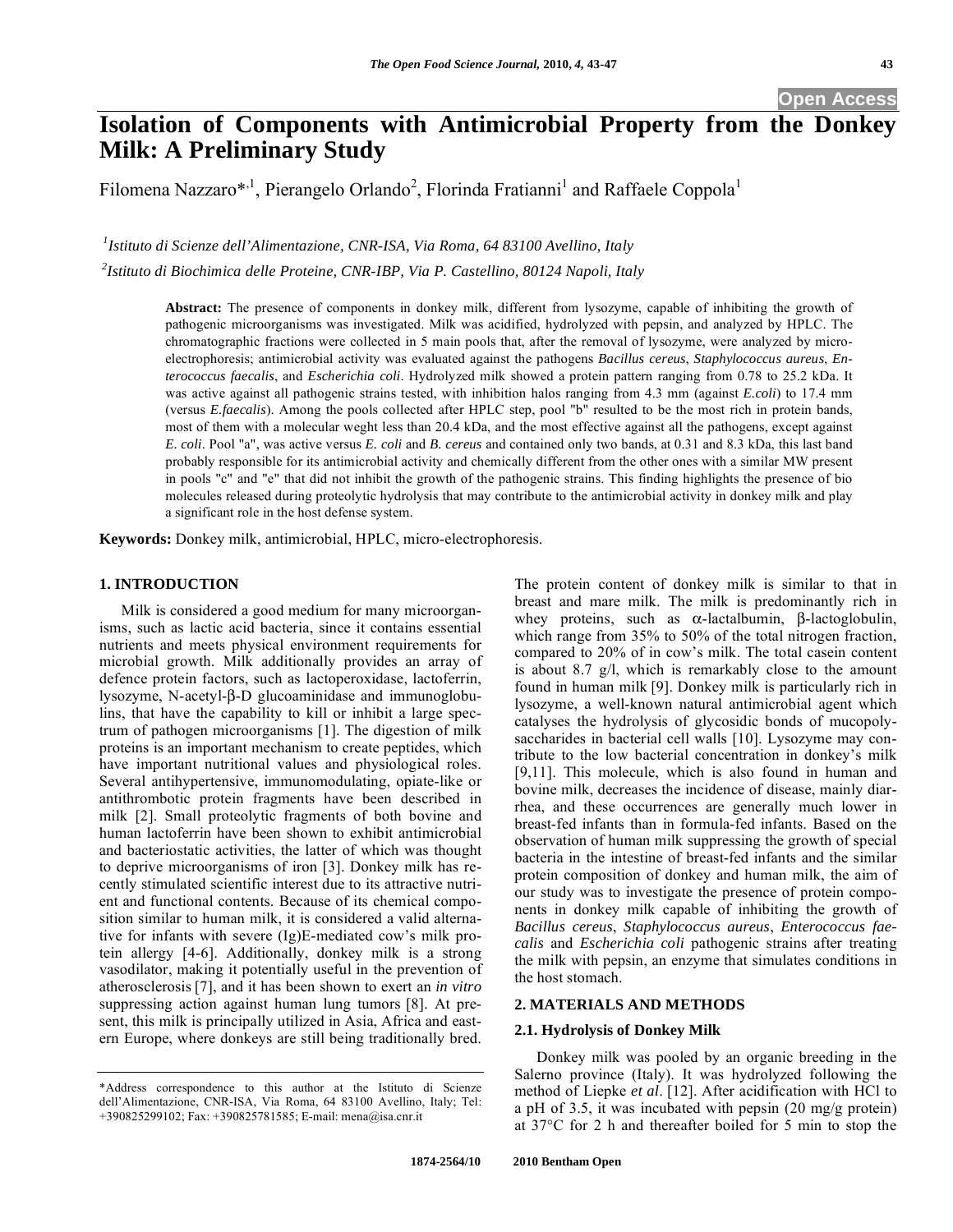hydrolysis process. After this, the supernatant was recovered and the fat was decanted off. A 0.1 % trifluoroacetic acid (TFA) was added and, after vigorous mixing, samples were centrifuged (20 min at  $6,000 \times g$  at  $4^{\circ}$ C) to remove floating particles.

#### **2.2. Chromatographic Analysis**

Chromatographic analysis was performed by RP-HPLC procedure using a Gold System apparatus equipped with an ultraviolet detector (Beckman, CA, USA). The analytical profile was obtained through fractionation on Khromasyl C-18 at  $\lambda$  = 214 nm with a gradient A (water + 0.01%TFA) towards B (95% acetonitrile +0.01% TFA). Fractions obtained by HPLC were collected in some pools, freeze dried and stored at -25°C until the antimicrobial testing and electrophoretic analysis were conducted.

#### **2.3. Microorganism Strains, Growth Conditions and Antimicrobial Activity Testing**

The inhibition halos test on agar plates was employed to investigate the antimicrobial activity of hydrolyzed milk before and after HPLC. The test was performed against pathogenic Gram-positive strains *Bacillus cereus* (DSM 4313 and DSM 4384), *Staphylococcus aureus* (DSM 25923) and *Enterococcus faecalis* (DSM 2352) and the Gramnegative strain *Escherichia coli* (DSM 8579). All strains were purchased by Deutsche Sammlung von Mikroorganismen und Zellkulturen GmbH (DSMZ Germany). Each strain was incubated at 37° C for 18 h in Nutrient Broth (Oxoid, UK). The microbial suspensions (approximately  $10^8$  colony forming units/ml) were spread onto 20 ml nutrient agar in Petri dishes (Ø 90 mm). After 10 min under sterile conditions at room temperature, sterile Whatman no. 1 paper filter discs (Ø 5 mm) were individually placed on the inoculated plates and saturated with either milk after hydrolysis or the fractions obtained by HPLC. After 30 min, all plates were incubated at 37° C for 24-48 h, depending on bacterial strain. The diameter of the zone of inhibition on plates was measured and the antimicrobial activity was expressed in mm. Sterile deionized water and pure dimethyl sulfoxide (DMSO) (10 μl) were used as negative controls. Chloramphenicol (66 μg) served as positive controls. Samples were tested in triplicate and results expressed as mean  $\pm$  standard deviation. The most active antimicrobial fractions were analyzed by microcapillary electrophoresis.

#### **2.4. Lab-on-a-Chip Capillary Electrophoresis**

Protein content was evaluated following the method of Bradford [13]. 4 μl samples were mixed with 2 μl of a Protein 260 LabChip denaturing solution, and lower and upper markers (all from BioRad, Milano, Italy). Samples were incubated at 100° C for 3 min and mixed afterward with 84 μL of deionised and filtered water. The molecular weight markers were prepared according to manufacturer's instructions (Protein 260 Assay protocol from BioRad) and treated as described above. Separation and detection were performed with Experion apparatus (BioRad, Milano, Italy) using fluorescence detection with a 10-mW semiconductor laser at 630 nm. Fractionation was based on protein size. The data were analyzed using the Experion software.

#### **3. RESULTS AND DISCUSSION**

Some functional properties of donkey milk could be ascribable not only to its probiotic activity [14], but also to the presence of protective factors, like immunoglobulins and peptides with antibacterial and immunomodulating activity [15]. Antimicrobial activity in donkey milk is due to the high content of lysozyme; however, like other types of milk, such activity might be also due to the presence of other substances, which can originate from the digestion of proteins. In this experiment, we hypothesized that hydrolyzing donkey milk proteins could result in the release of additional components (other than lysozyme) capable of inhibiting the growth of pathogenic microorganisms. This was hypothesized because human milk exhibits a bacterial modulating effect following digestion [12] and has a similar chemical composition of donkey milk. The inhibitory activity of donkey milk after hydrolysis was tested against different pathogenic microorganisms by the inhibition halo test (Table **1**). On the whole, the milk displayed a different inhibitory capability. This finding highlights the presence of bio-molecules generated by the hydrolysis of milk that may contribute to its antimicrobial activity. Hydrolyzed milk was active against *S*. *aureus* and *E. faecalis*, in dose-dependent manner with halos ranging from 16.3 mm (*S. aureus*) to about 17.30-17.40 mm (*E. faecalis*). A dose dependent effectiveness was observed against *B. cereus* DSM 4313; milk was less active against *B. cereus* DSM 4384, which demonstrates a strain-dependent activity within the same species. The most resistant strain was the toxicogenic *E. coli* DSM 8579 (8 mm inhibition halo). Fig. (1) shows the chromatographic profile of milk

| Table 1. | Antimicrobial Activity Exhibited by Donkey Milk After Hydrolysis with HCl, Incubation with Pepsin and Subsequent                       |
|----------|----------------------------------------------------------------------------------------------------------------------------------------|
|          | <b>Treatment with TFA.</b> Data represent the mean ( $\pm$ deviation standard in parentheses) of three independent experiments and are |
|          | expressed as mm of inhibition halo, which does not include the diameter of the paper disk.                                             |

| <b>Strains</b>       | $40 \mu l$       | $60 \mu l$       | $80 \mu l$         |
|----------------------|------------------|------------------|--------------------|
| E.coli DSM 8579      | 4.3 $(\pm 0.6)$  | 6.3 $(\pm 0.6)$  | 7.6 $(\pm 0.6)$    |
| B. cereus DSM 4313   | $11.6 (\pm 1.1)$ | 15.3 $(\pm 0.6)$ | $17.3 (\pm 1.1)$   |
| B. cereus DSM 4384   | $10.0 (\pm 1.5)$ | $12.7 (\pm 1.1)$ | $12.6 (\pm 0.6)$   |
| S. aureus DSM 25923  | 16.6 $(\pm 0.6)$ | $16.3 (\pm 0.6)$ | $16.3 \ (\pm 1.3)$ |
| E. faecalis DSM 2352 | 17.3 $(\pm 0.9)$ | $17.3 (\pm 1.1)$ | $17.4 \ (\pm 1.0)$ |
|                      |                  |                  |                    |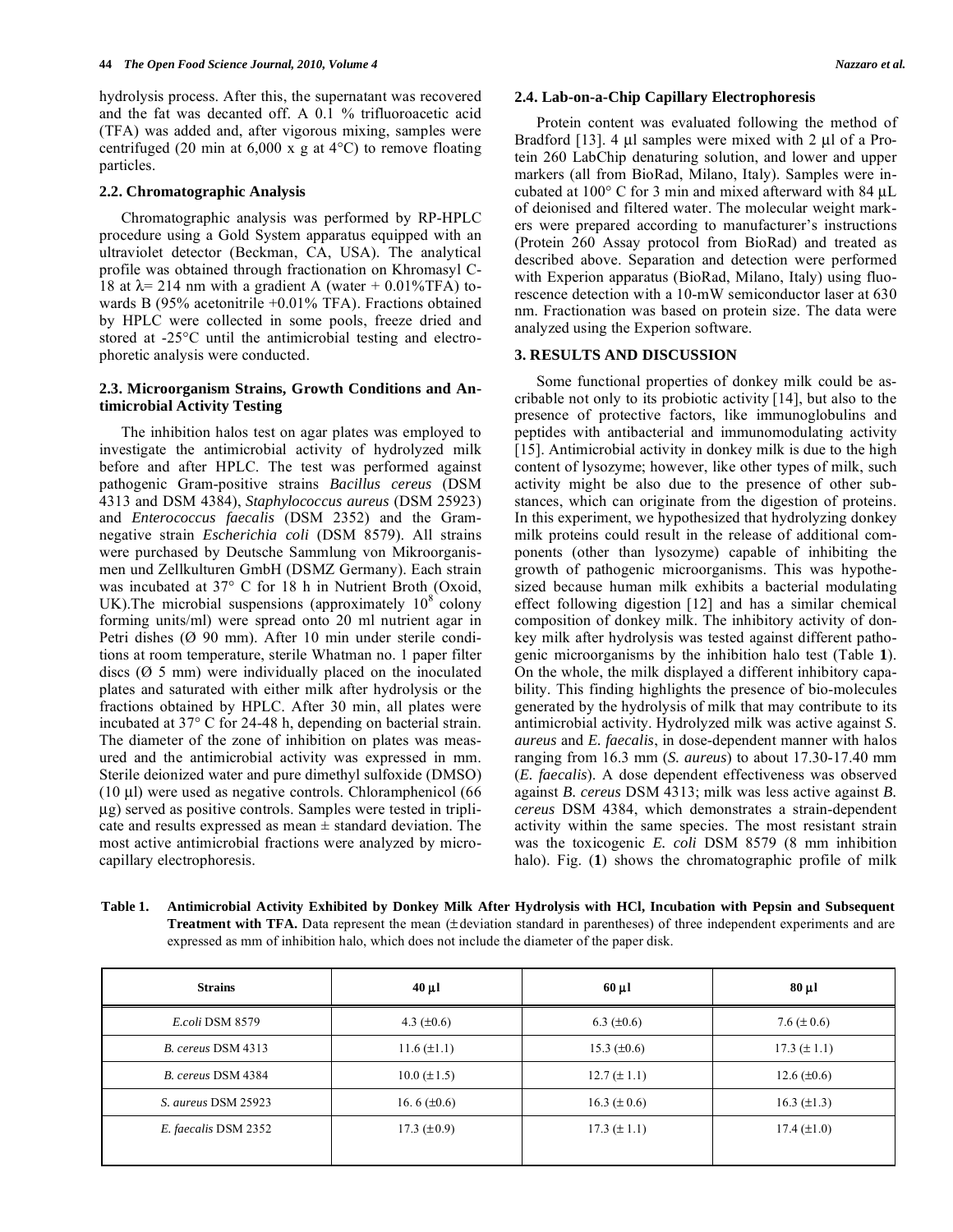

**Fig. (1).** HPLC analysis of donkey milk after treatment with HCl and pepsin. Arrows indicate the main pools collected during the chromatographic step, indicated as a, b, c, d, and e, depending from the retention time.

after treatment with HCl and pepsin. All fractions were collected in 5 main pools: (1) pool a, contained fractions eluted until 8 minutes, (2) pool b included fractions eluted from 30 to 32 minutes, (3) pool c comprised fractions eluted from 34 to 37 minutes, (4) pool d, eluted between 39 and 40 min, containing lysozyme (as evaluated by the retention time of the pure molecule), and (5) pool e consisted of fraction collected between 42 and 45 min. Because the hydrolysis of milk did not eliminate lysozyme, the antimicrobial activity observed in the acidified milk could be due to the high content of this well-known natural antimicrobial bio-molecule. For this reason, after the chromatographic step, pool d was removed. The other pools were freeze dried, re-suspended in 200 μl of sterile deionized water, and 8 μl used to test their potential antimicrobial activity. As shown in Table **2**, pool b was the most efficient, particularly against *E. faecalis* and *B. cereus* DSM 4384 (inhibition halos of 14.7 and 13.7, respectively). The behavior exhibited by the two strains of *B. cereus*, tested after the chromatographic step, was opposite to that observed before, resulting strain DSM 4384 more sensitive than DSM 4313. The antimicrobial activity showed against *B. cereus* 4313 before fractionation was principally due to lysozyme; inversely, the chromatographic step allowed the release other fraction/s responsible for the antimicrobial activity of milk against B. cereus 4384. Pool b resulted less effective activity against *S. aureus* (9 mm) and ineffective activity against *E. coli*. Literature data concerning the inhibitory effect of donkey milk against different bacterial species is extremely limited. Based on the results above shown, antimicrobial activity of donkey milk varied according to the indicator microorganisms. After the hydrolysis and before the HPLC step, the high concentration of lysozyme could have affected the inhibitory activity [16-19]. However, as demonstrated in our work, after the elimination of lysozyme, other portions exhibited the antimicrobial effect. Table **3** shows the molecular weights of the bands present in the pools that revealed a MW ranging from 0.31 to 33.15 kDa. Pool b revealed the widest antimicrobial activity, and also was the richest in N components, ranging from 0.74 to 33.12 kDa. Two molecules of about 20.0 and 25.22 kDa were detected both in pool b and in the hydrolysed milk: they, being in our consideration the potentially most important biomolecules after lysozyme, could be involved in the antimicrobial activity exhibited against *S. aureus*, *E. faecalis* and the two strains of *B. cereus*. Different authors [20-23] reported that the protein composition of donkey milk ranged from 80.0 kDa (relatively assigned to lactoferrin) to 66.0 kDa (seric albumin) and 60 kDa (immunoglobulins); other proteins ranging from 42 to 23 kDa corresponded to the different casein fractions. Bands with a MW of 14.6 and 14.15 kDa were related to lysozyme and lactoferrin, respectively. A band of 20.0 kDa, found both in pool b and in the hydrolyzed milk, could be ascribable to the  $\beta$ -lactoglobulin, already documented in donkey milk [21,23] and capable of exerting effective antimicrobial activity, as demonstrated in other milk [24]. Therefore, this molecule was absent in the other pools that did not show bands higher than 10 kDa, except pool e, which contained a molecule of 13.9 kDa. Interestingly, among the other pools, only pool a exerted an inhibitory effect against *E. coli* and *B. cereus* DSM 4313 (Table **2**). It showed only two molecules with a MW of 0.31 and 8.30 kDa. This last might be primarily responsible for the antimicrobial activity exhibited by pool "a" and chemically different from the other ones with a similar MW present in pools c and e that did not inhibit the growth of the two pathogenic strains.

#### **4. CONCLUSIONS**

The preliminary results show that donkey milk contains many antimicrobial components further than lysozyme. These components might play an important role in the im-

**Table 2. Antimicrobial Activity Exhibited by the Different Pools of Fractions After HPLC.** Data represent the mean (± deviation standard in parentheses) of three independent experiments and are expressed as mm of inhibition halo, which does not include the diameter of the paper disk.

| <b>Strains</b>       | Pool a (0-8 min)         | Pool b (30-32 min)       | Pool c (34-37 min)       | Pool e (42-45 min)       | Chloramphenicol 66 µg |
|----------------------|--------------------------|--------------------------|--------------------------|--------------------------|-----------------------|
| E.coli DSM 8579      | $11.7 (\pm 0.6)$         | $\overline{\phantom{a}}$ | $\overline{\phantom{a}}$ |                          | 15.1 $(\pm 0.5)$      |
| B. cereus DSM 4313   | 7.0 $(\pm 0.6)$          | $9.0 \ (\pm 1.0)$        | $\overline{\phantom{a}}$ | $\overline{\phantom{a}}$ | 17.2 $(\pm 0.4)$      |
| B. cereus DSM 4384   | $\overline{\phantom{0}}$ | $13.7 (\pm 1.15)$        | $\overline{\phantom{a}}$ |                          | $17.9 \ (\pm 0.7)$    |
| S. aureus DSM 25923  | $\overline{\phantom{a}}$ | $9.0 \ (\pm 1.00)$       | $\overline{\phantom{a}}$ | $\overline{\phantom{a}}$ | $12.6 \ (\pm 1.9)$    |
| E. faecalis DSM 2352 | $\overline{\phantom{a}}$ | $14.7(\pm 0.3)$          | $\overline{\phantom{a}}$ |                          | 24.1 $(\pm 2.0)$      |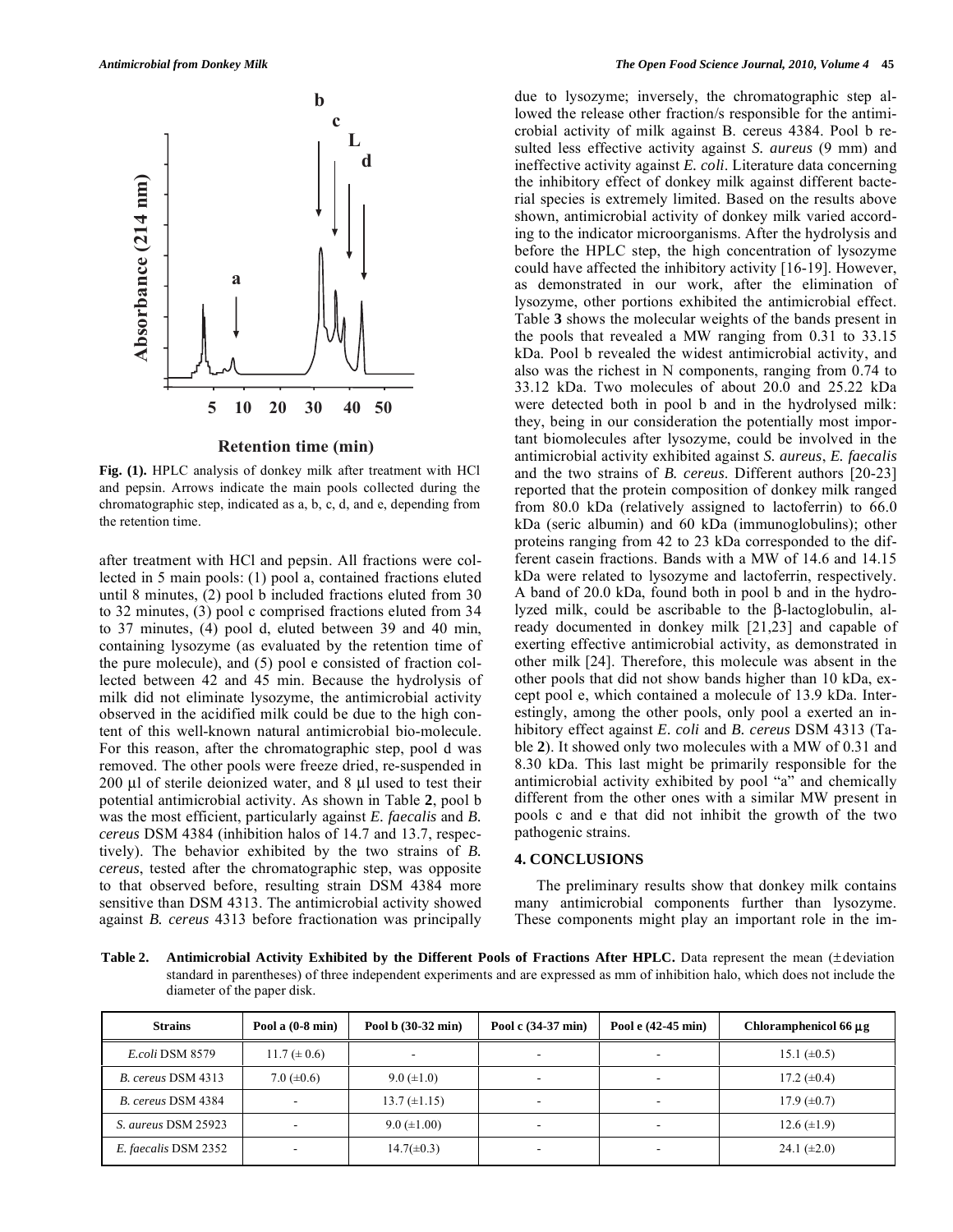**Table 3. Molecular Weight (in kDa) of the Bands Present in the Hydrolyzed Milk and in the Pools a, b, c, and e, Obtained Through by Lab-on Chip Microcapillary Electrophoresis.** Data indicate the mean (± deviation standard in parentheses) of three independent experiments.

| Donkey milk after hydrolysis | Pool a              | Pool b               | Pool c              | Pool e               |
|------------------------------|---------------------|----------------------|---------------------|----------------------|
| (kDa)                        | (kDa)               | (kDa)                | (kDa)               | (kDa)                |
| $0.78 (\pm 0.06)$            | $0.31 (\pm 0.03)$   | $0.74 (\pm 0.13)$    | 7.55 $(\pm 0.92)$   | 7.70 $(\pm 1.04)$    |
| $1.12 \ (\pm 0.11)$          | $8.30 \ (\pm 1.18)$ | $1.02 (\pm 0.24)$    | $10.3 \ (\pm 1.13)$ | $13.92 \ (\pm 1.45)$ |
| $6.13 (\pm 1.13)$            |                     | $1.06 (\pm 0.12)$    |                     |                      |
| 7.23 $(\pm 1.12)$            |                     | $1.08 (\pm 0.1)$     |                     |                      |
| $7.57 (\pm 1.01)$            |                     | $1.10 \ (\pm 0.04)$  |                     |                      |
| $10.47 \ (\pm 1.45)$         |                     | 5.53 $(\pm 0.57)$    |                     |                      |
| $14.75 \ (\pm 1.51)$         |                     | 7.51 ( $\pm 0.92$ )  |                     |                      |
| 19.32 $(\pm 2.01)$           |                     | $10.29 \ (\pm 1.76)$ |                     |                      |
| 24.58 $(\pm 1.01)$           |                     | $20.38 \ (\pm 1.81)$ |                     |                      |
| $25.22 \ (\pm 1.02)$         |                     | $25.22 \ (\pm 1.19)$ |                     |                      |
|                              |                     | 31.29 $(\pm 2.41)$   |                     |                      |
|                              |                     | 33.15 $(\pm 2.11)$   |                     |                      |

provement of the host defense system of newborn and small infants which either cannot be nourished by human milk or are allergic to other milks.

#### **REFERENCES**

- [1] Min S, Harris L, Krochta JM. Antimicrobial effects of lactoferrin, lysozyme, and the lactoperoxidase system and edible whey protein films incorporating the lactoperoxidase system against *Salmonella enterica* and *Escherichia coli* O157:H7. J Food Sci 2005; 70: 332- 8.
- [2] Meisel H, Frister H, Schlimme E. Biologically active peptides in milk proteins. Zeitschrift für Ernährungswissenschaft 1989; 28: 267-78.
- [3] Tomita M, Takase M, Wakabayashi H, Bellamy W. in:. Lactoferrin: Structure and Function, Plenum Press, New York, London, 1994, p. 209.
- [4] Carroccio A, Cavataio F, Montaldo G.D, Amico D, Alabrese L, Iacono G. Intolerance to hydrolyzed cow's milk protein in infants: Clinical characteristics and dietary treatment. Clin Exp All 2000; 30: 1597-603.
- [5] Iacono G, Carroccio A, Cavataio F, Montalto G, Soresi M, Balsamo V. Use of ass' milk in multiple food allergy. J Pediatr Gastroenterol Nutr 1992; 14: 177-81.
- [6] Monti G, Bertino E, Muratore MC, *et al*. Efficacy of donkey's milk in treating highly problematic cow's milk allergic children: An *in vivo* and *in vitro* study. Ped Allergy Immunol 2007; 18: 258-64.
- [7] Tafaro A, Magrone T, Jirillo F, Martemucci G, D'Alessandro A, Amati L, Jirillo E. Immunological Properties of Donkey's Milk: Its Potential Use e in the Prevention of Atherosclerosis. Curr Pharm Des 2007; 13: 3711-7.
- [8] Mao X, Gu, J, Sun Y, Xu S, Zhang X, Yang H, Ren F. Antiproliferative and anti-tumor effect of active components in donkey milk on A549 human lung cancer cells. Intern Dairy J 2009; 19: 703-8.
- [9] Salimei E, Fantuz F, Coppola R, Chiofalo B, Polidori P, Varisco G. Composition and characteristics of ass's milk. Anim Res 2004; 53: 67-78.
- [10] Chiavari C, Coloretti F, Nanni M, Sorrentino E, Grazia L. Use of donkey's milk for a fermented beverage with lactobacill. Lait 2005; 85: 481-90
- [11] Malacarne M, Martuzzi F, Summer A, Mariani P. Protein and fat composition of mare's milk: some nutritional remarks with reference to human and cow's milk. Int Dairy J 2002; 12: 869-77.
- [12] Liepke C, Zucht HD, Forssmann WG, Standker, L. Purification of novel peptide antibiotics from human milk. J Chromatogr B 2001; 752: 369-77.
- [13] Bradford MM, A Rapid and Sensitive Method for the Quantitation of Microgram Quantities of Protein Utilizing the principle of protein-dye binding. Analyt Biochem 1976; 72: 248-54.
- [14] Nazzaro F, Anastasio M, Fratianni F, Orlando P. Isolation and identification of probiotic lactic acid bacteria from raw donkey milk. Intern J Prob Preb 2008; 3: 374.
- [15] Vincenzetti S, Polidori P, Vita A. Nutritional characteristics of donkey's milk protein fractions in Protein Research Progress edited by Alan B. Boscoe and Charles R Listow 2008. 159-190. Nova publisher eds, New York.
- [16] Forrer K, Hammer S, Helk B, Chip-based gel electrophoresis method for the quantification of half-antibody species in IgG4 and their by- and degradation products. Anal Biochem 2004; 334: 81- 88.
- [17] Guo HY, Pang K, Zhang XY, Zhao L, Chen SW, Don ML. Composition, Physiochemical Properties, Nitrogen Fraction Distribution, and Amino Acid Profile of Donkey Milk. J Dairy Sci 2007; 90: 1635-43.
- [18] Kamysu W, Okroj M, Lukasiak J. Novel properties of antimicrobial peptides. Acta Biochim Pol 2003; 50: 236-9.
- [19] Zhang XY, Zhao L, Jiang L, Dong ML, Ren FZ. The antimicrobial activity of donkey milk and its microflora changes during storage Food Control 2008; 19: 1191- 5.
- [20] Businco L, Giampietro P, Lucenti P, *et al*. Allergenicity of mare's milk in children with cow's milk allergy. J All Clin Immun 2000; 105: 1031-4.
- [21] Cunsolo V, Saletti R, Muccilli V, Foti S. Characterization of the protein profile of donkey's milk whey fraction. J Mass Spectrom 2007; 42: 1162-74.